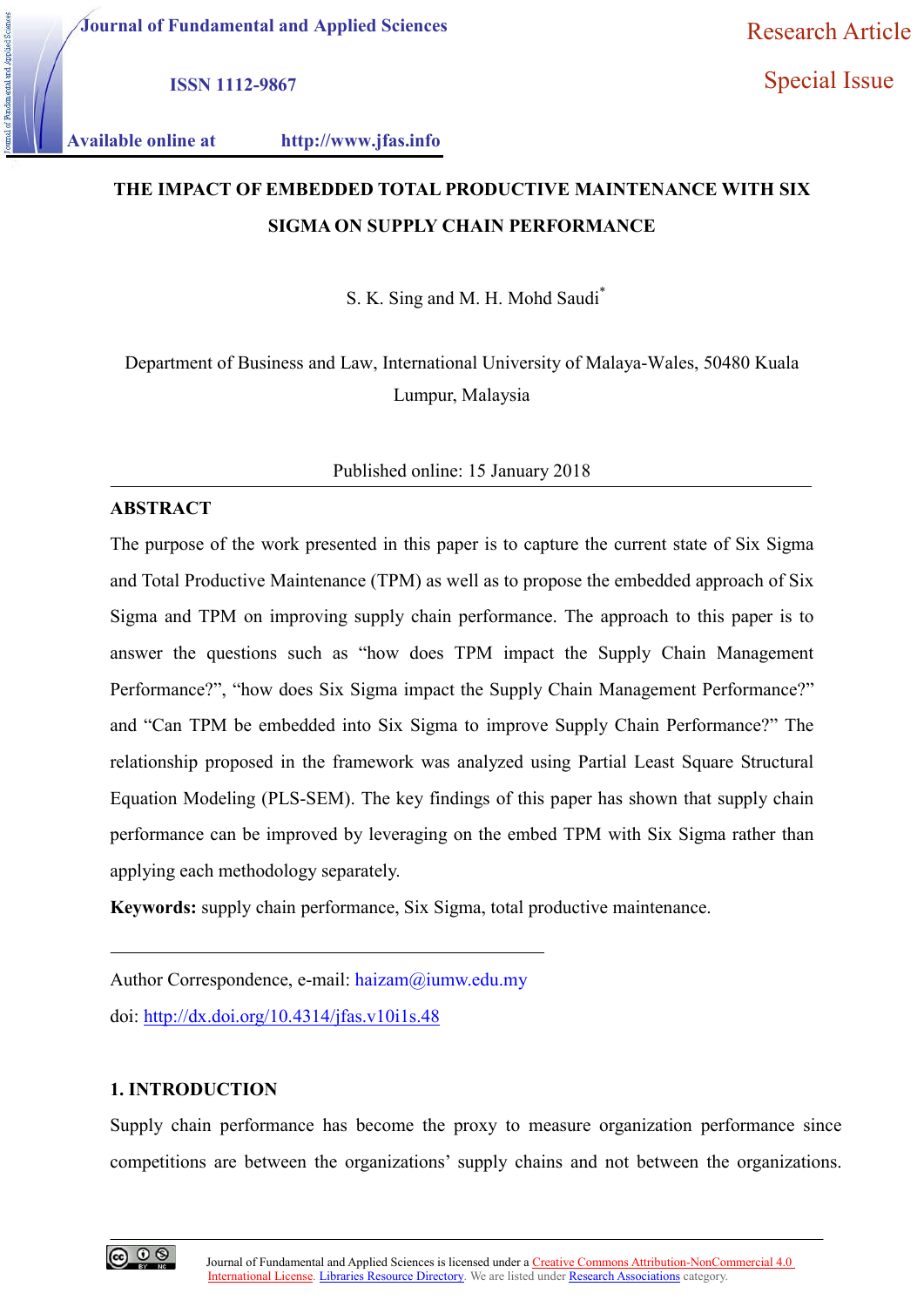Supply chain management is defined as the design, planning, execution, control and monitoring of supply chain activities with the objective of creating net value, building a competitive infrastructure, leveraging worldwide logistics, synchronizing supply with demand, and measuring performance globally [1]. Given the societal and economic importance of the industries globally and the burden of the issues faced by practitioners, it is surprising how little attention its supply chain has received to date, at least in comparison with manufacturing. Complexity of supply chain across the globe has impacted supply chain performance such as low service level, high cost, environmental pollution and ineffective utilization of human capital. Six Sigma is a management philosophy and a structured problem solving methodology that was started in Motorola since 1980s. It became popular in various industries after the tremendous results of Six Sigma implementation in General Electric since 2000. It uses the 5 steps problem solving methodology i.e. Define, Measure, Analyze, Improve and Control that aims to improve profitability by reducing variation in all processes. Mathematically, it can be shown that by reducing variation in the processes, the process capability can be improved i.e. Process capability = Customer's requirement/Process variation. When process variation (measured in standard deviation) is reduced, process capability is improved and hence the process is capable of producing products or services that meet customer's requirements. Most organization that implement Six Sigma as a program by developing their employees to different level of Six Sigma practitioners i.e. Master Black Belt, Black Belt, Green Belt, Yellow Belt and White Belt. Other organization created its own terminology such as Silver Belt and Gold Belt for its Six Sigma practitioners. The different level of belt indicates the different level of mastery in Six Sigma problem solving approach. A Black Belt is someone who has been trained to use advanced statistical methods such as design of experiment and response surface methodology to solve a complex problem that typically require 6 months and above to complete. A Yellow belt, on the other hand, use simple problem solving methods such as Pareto chart and basic graphical tools to solve a smaller and simpler problem within 1 month. An accumulation of these problem solving that occur at different belt level yield a breakthrough improvement over time in an organization and will enable an organization to be more profitable due to the reduction of the cost of poor quality (COPQ). Total Productive Maintenance (TPM) on the other hand has been used in the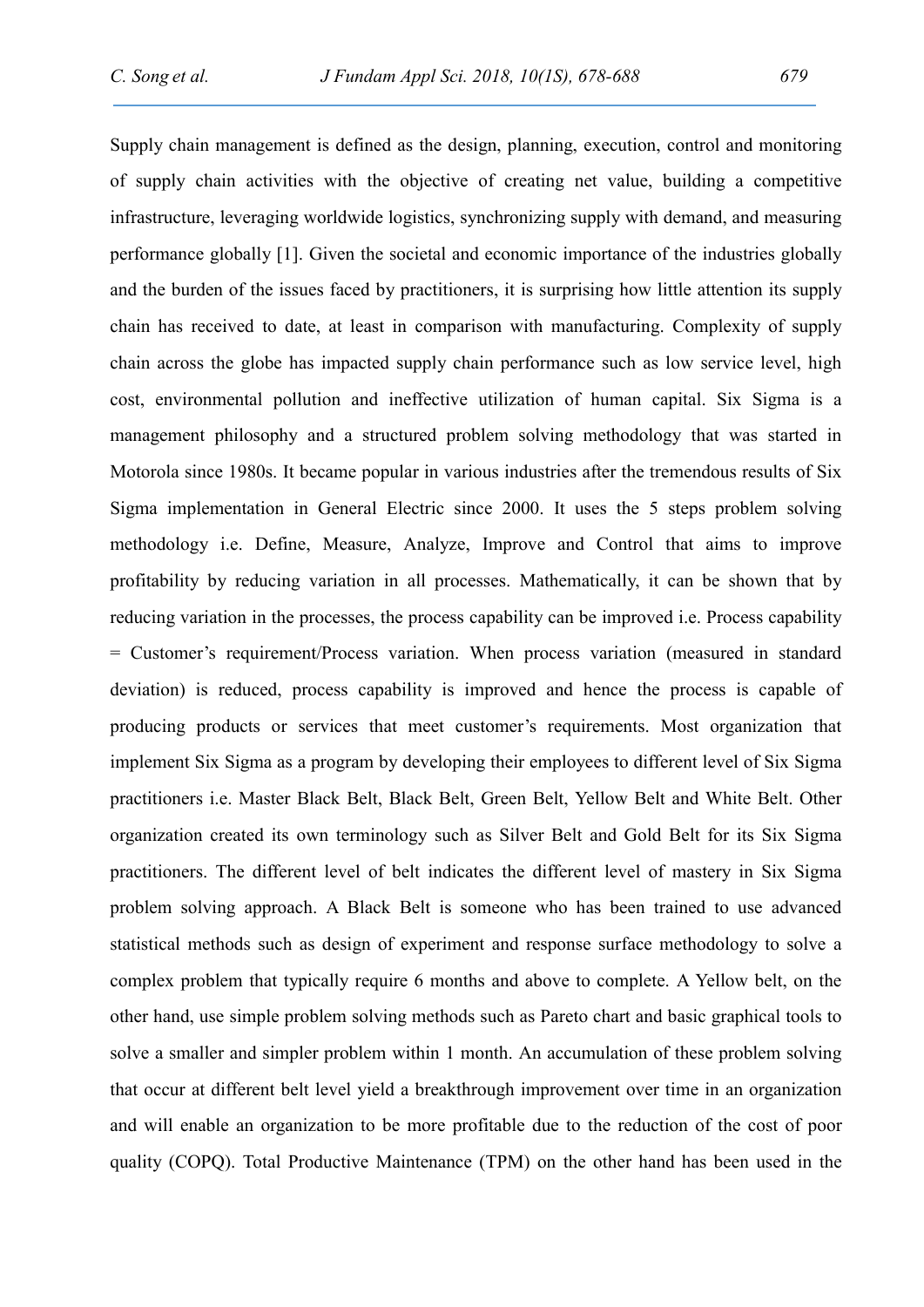manufacturing industries in Japan since 1950s. It aims to improve equipment's reliability and hence improve productivity. The quality and productivity level of any manufacturing organizations that rely heavily on using equipment in their operations are directly determined by their equipment condition. This is especially the case in process industry such as Fast-Moving-Consumer-Goods (FMCG), oil and gas as well as heavy industries. In these organizations, any unplanned stoppage on its bottleneck equipment is directly impacting the production output of that product line. Bottleneck in a manufacturing process is any equipment that dictates the throughput of the entire production line. TPM consists of 8 building blocks which are known as pillars. These pillars are: Leadership Pillar (LDR), Organization Pillar (ORG), Education and Training Pillar (E&T), Autonomous Maintenance Pillar (AM), Planned Maintenance Pillar (PM), Focused Improvement Pillar (FI), Quality Maintenance Pillar (QM) and Safety, Health and Environment Pillar (SHE). Each pillar consists of a cross functional team which serve as the Centre of Excellence (CoE) to build pillar capability within the company. The following are the key objectives of each pillar in TPM.

- Leadership Pillar (LDR): Lead, provide direction and remove barriers of TPM implementation in the company.
- Organization Pillar (ORG): Create the right organization structure and culture to support the TPM implementation.
- Education and Training Pillar (E&T): Create skill matrix and training plan to support the TPM implementation.
- Autonomous Maintenance Pillar (AM): Build capability of front line production workers to be multi-skill and self-directed.
- Planned Maintenance Pillar (PM): Support the building of capability of front line production workers and develop mastery in maintenance practices.
- Focused Improvement Pillar (FI): Identify and manage organization wide loss management system. Build zero loss mindset in employees and provide tools to eliminate losses.
- Quality Maintenance Pillar (QM): Build zero defect system in the company.
- Safety, Health and Environment Pillar (SHE): Build SHE system in the company.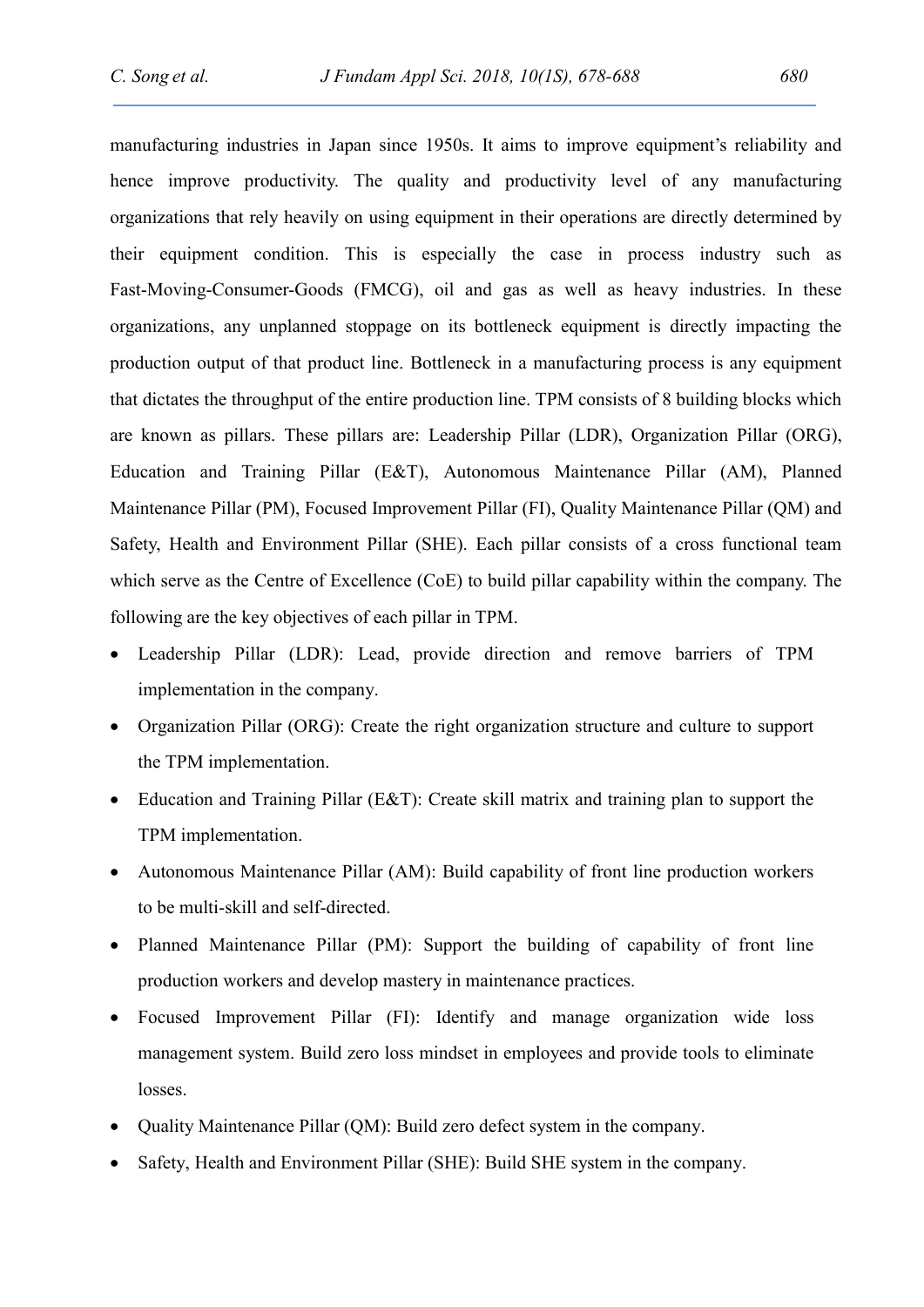This study conceptualizes and tests the relationships between supply chain performance with Six Sigma and Total Productive Maintenance. Data from this study were collected from 200 Six Sigma and Total Productive Maintenance practitioners. The relationship proposed in the framework was analyzed using Partial Least Square Structural Equation Modeling (PLS-SEM). The result indicates that higher level of embedded Total Productive Maintenance with Six Sigma improve supply chain performance. Also, Six Sigma and Total Productive Maintenance were closely related.

#### 2. METHODOLOGY

#### 2.1. Research Framework

Fig. 1 depicts the research framework developed in this research. The framework proposes that supply chain performance is directly impacted that by each Six Sigma and Total Productive Maintenance as well as the combination of Six Sigma and Total Productive Maintenance with TPM as mediating variable.



Fig.1. Research framework of Six Sigma, TPM and SCM performance

Supply Chain Performance is the dependent variable in this research. It refers to price/cost, quality, delivery dependability, product innovation and time to market [1, 10-11, 18]. The short-term objectives of SCM are primarily to increase productivity and reduce inventory and cycle time, while long-term objectives are to increase market share and profits for all members of the supply chain [14]. Supply chain performance is closely link to organization performance i.e. how well an organization achieves its market-oriented goals and its financial goals [17] as well as competitive advantage i.e. the extent to which an organization is able to create a defensible position over its competitors [12]. The literature has identified price/cost,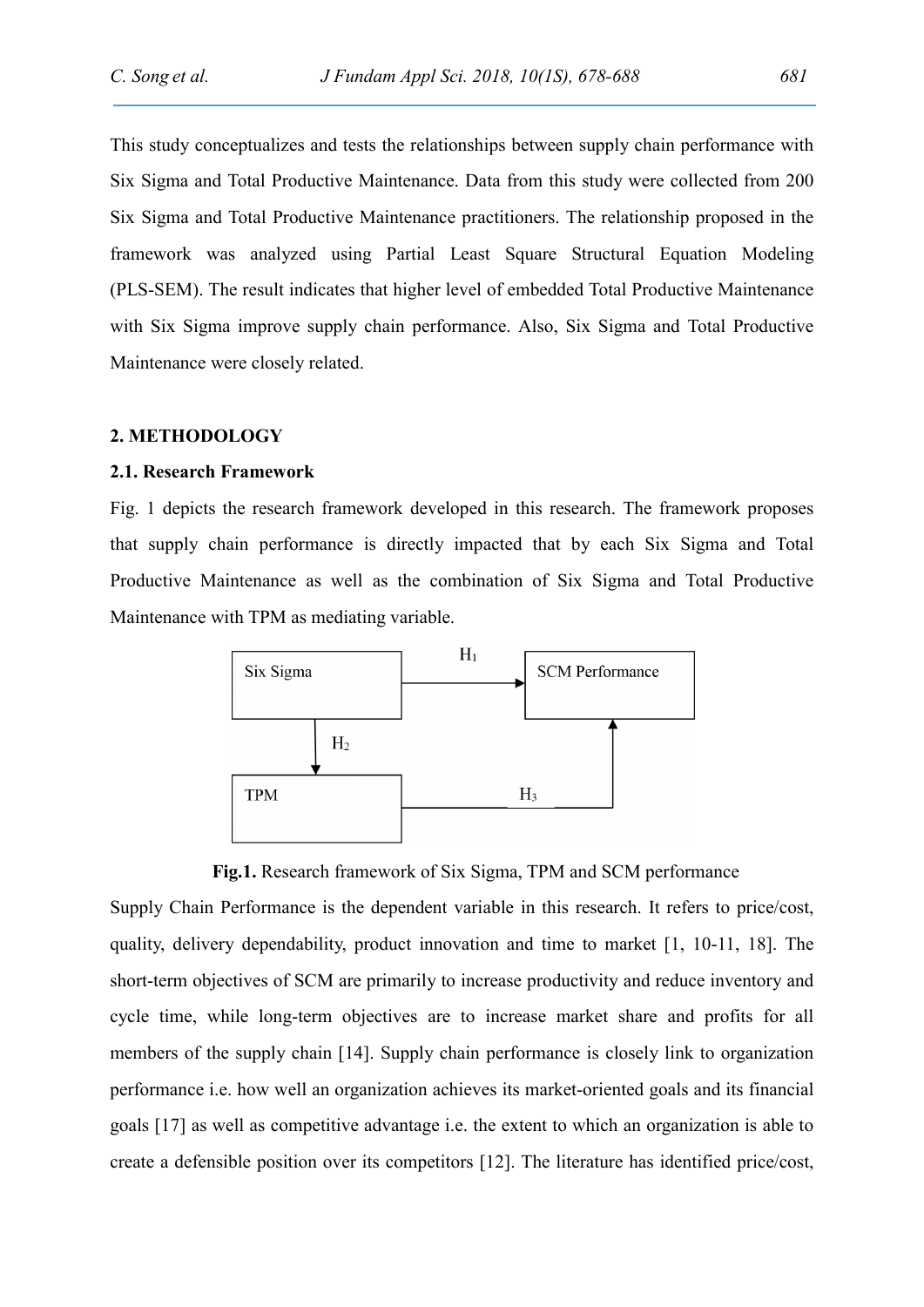quality, delivery and flexibility as key elements in competitive advantages [13]. Furthermore, time has been identified as key driver in competitive advantage [10, 18]. In this research, SCM performance is being used as the dependent variable because there are already many existing literature on the research of organizational performance and competitive advantage. Therefore, the dimensions of the SCM performance constructs used in this research are price/cost, quality, delivery dependability, product innovation and time to market. Metrics must be identified for customers, finance, operations, and other departments that are involved in supporting the supply chain. Six Sigma is one of the independent variables in this research. It consists of 5 dimensions i.e. Define, Measure, Analyze, Improve and Control (DMAIC). In Define phase, the focus is to identify, prioritize and select the improvement project. In Measure phase, the aim is to collect data to determine the baseline performance of the process which leads to deeper understanding of the problem statement of the project. In Analyze phase, the purpose is to conduct root cause analysis to uncover the root cause underlying the problem in the selected project. In Improve phase, the objective is to identify, prioritize and implement relevant solutions to resolve the problem. In Control phase, the aim is to put in place a control mechanism to prevent the similar problem to occur again. Total Productive Maintenance is the other independent variable in this research. It consists of 1 integrated dimension i.e. Total Productive Maintenance (TPM) which is the integration of all the 8 Pillars mentioned above. The aim of TPM is to restore equipment to base conditions i.e. cleaned, lubricated, centered-line and tightened which ultimately ensure equipment reliability. There are 3 research hypotheses in this research i.e. H1: There is a positive significant relationship between Six Sigma and SCM performance H2: There is a positive significant relationship between TPM and SCM performance H3: TPM mediate the relationship between Six Sigma and SCM Performance

#### 2.2. Research Methodology

Qualitative research is used in this research due to the nature of data from the respondent through questionnaires [2]. It is also has the advantages of handling large data set with relatively low cost [15]. Google Form is used in this research and data is analyzed using PLS-SEM software package. In this research, the SmartPLS 3.0 software is used for analyzing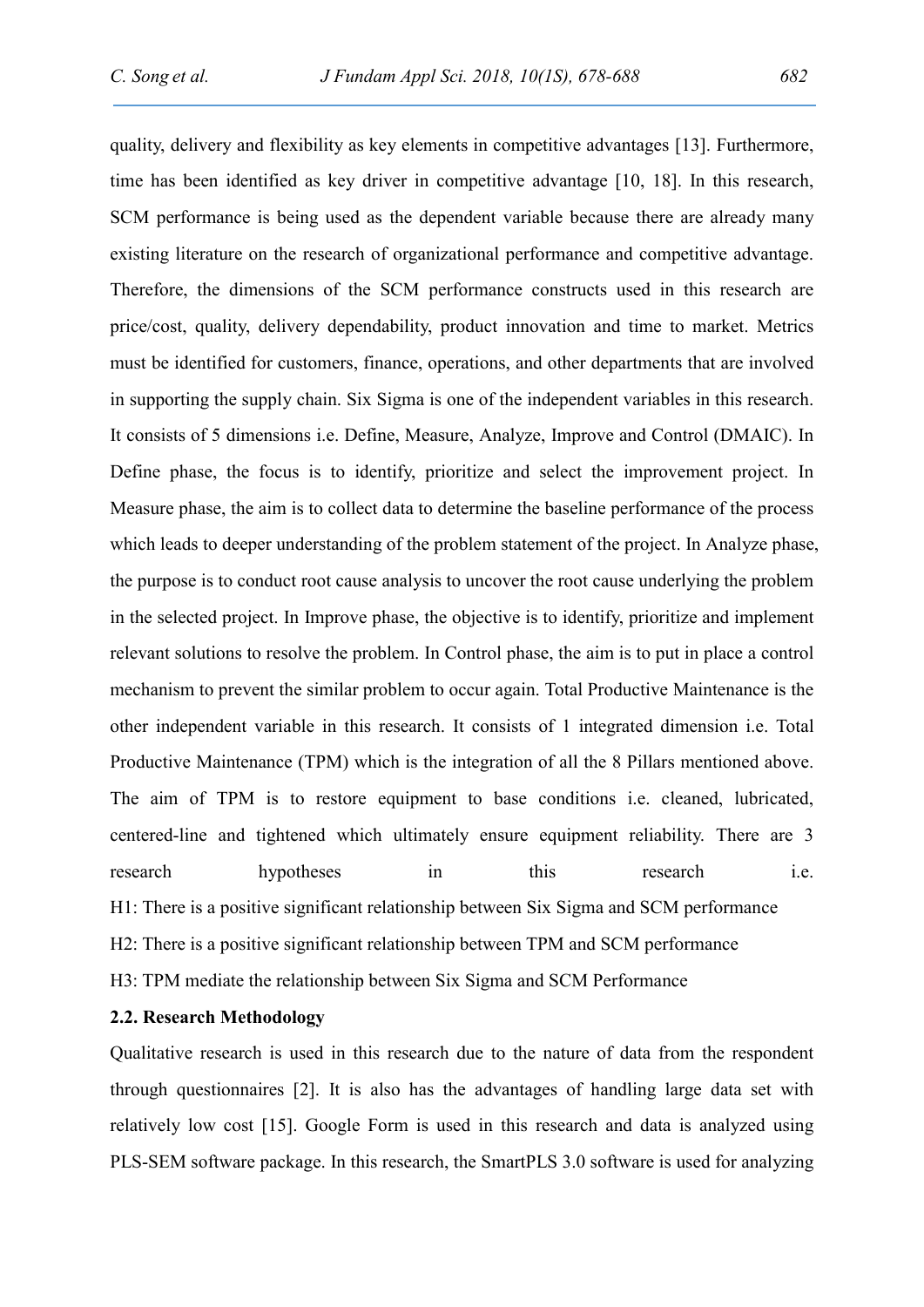the independent and dependent variables of this study. SmartPLS 3.0 is a user-friendly modeling package for partial least squares analysis is supported by a community of scholars centered at the University of Hamburg (Germany), School of Business, under the leadership of Prof. Christian M. Ringle. The variables in partial least squares are known as latent variables.

## 3. RESULTS AND DISCUSSION

Validity and reliability is important to establish the truthfulness of the constructs the sample intended to measure and that they are representative of the population. To access validity, three types of validity were examined: convergent, discriminant and content validity. Content validity was established based on the content of the corresponding items, it contains expert opinions, literature review and pretesting questionnaires. Convergent validity was established by PLS-SEM in the areas of factor loadings, average variance extracted (AVE) and composite reliability [6, 16]. Addresses convergent validity, which is the extent to which a construct converges in its indicators by explaining the items' variance. Composite reliability is preferred over Cronbach's alpha as a test of convergent validity in a reflective model. Typically, a value of 0.7 is adequate [19]. The composite reliability of Six Sigma, TPM and SCM Performance are 0.71, 0.70 and 0.84 respectively. Average variance extracted (AVE) across all items associated with a particular construct. Typical value of AVE should be greater than 0.5 [5, 7] as well as greater than the cross-loadings, which means factors should explain at least half the variance of their respective indicators. The AVE of Six Sigma, TPM and SCM Performance are 0.52, 0.56 and 0.58 respectively. Discriminant validity was established by PLS-SEM in the areas of square root of AVE and cross loadings [6, 16]. This analysis reveals to which extent a construct is empirically distinct from other constructs both in terms of how much it correlates with other constructs and how distinctly the indicators represent only this single construct. In a good model, the loadings of each indicator with its latent variable should be greater than 0.7 and its cross-loadings (i.e. correlation) with other indicators associated with the same latent variable should be lower than 0.3. In reflective model, the researcher can use either cross-loadings or AVE or both to assess the discriminant validity of the model. In this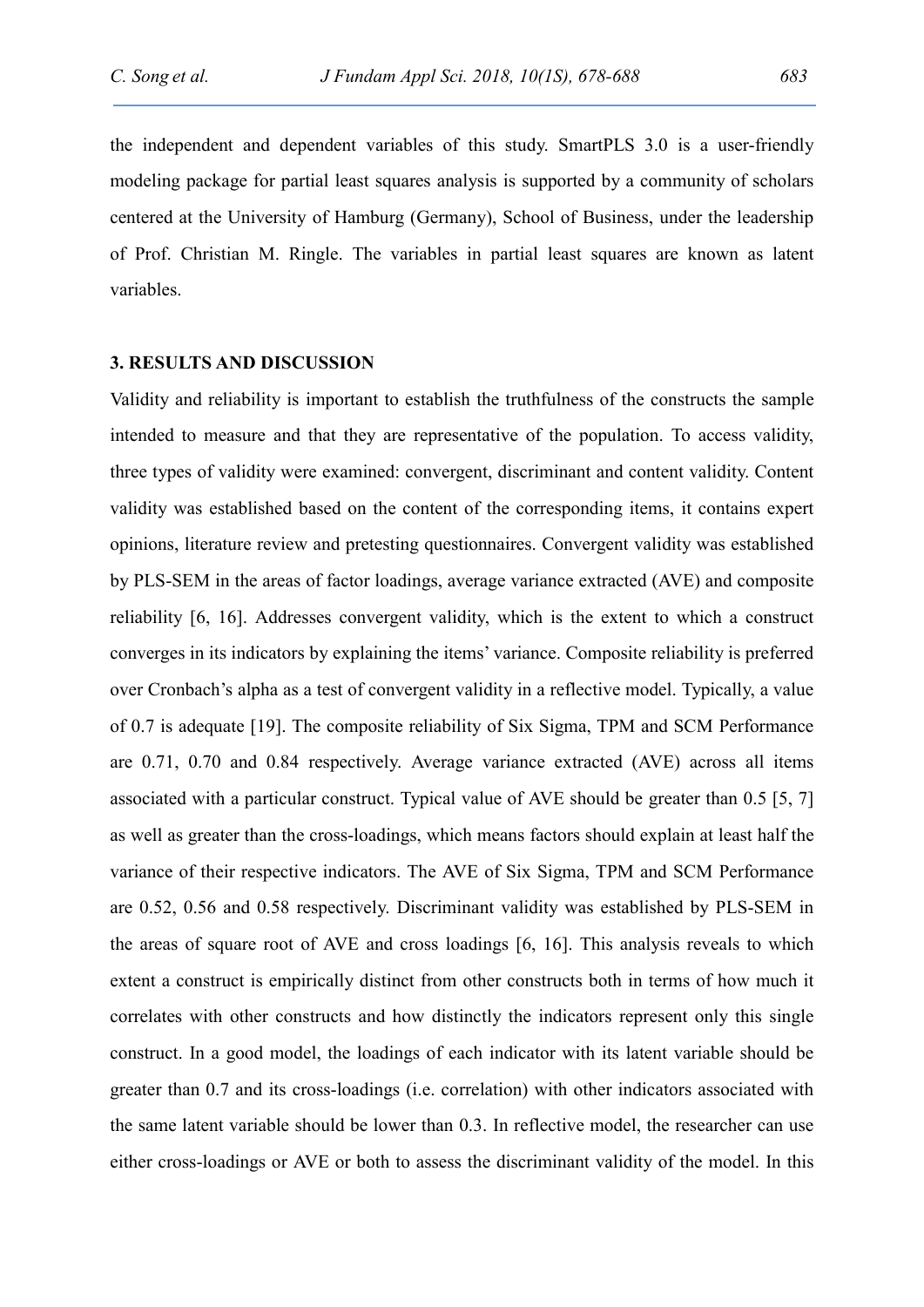research, the analysis of using PLS-SEM consists of 2 stages i.e. stage 1: reflective measurement model assessment and stage 2: structural model assessment. The "consistent PLS algorithm", which is the default PLS modelling approach in SmartPLS 3.0 was used for running the path model in this research. This default setting in SmartPLS use path weighing scheme which maximizes the  $R^2$  of endogenous variables in the model based on regression approach [9] that is the recommended methods by [6, 19]. Since the path coefficients computation in PLS do not assume any known distribution and hence the usual p-value significant levels can be calculated. Hence, it is essential to also run the PLS bootstrapping to compute the bootstrapped significance coefficients. In outer model, SmartPLS 3.0 will compute the standardized loadings value for each of the path connecting the indicators and the latent variable. The loadings value measures the absolute contribution of the indicator to the definition of the associated latent variables. In SmartPLS, loadings value can range from 0 to 1 and the larger the values, the stronger and more reliable the measurement model. The loadings itself can be considered as a form of item reliability coefficients for the reflective models i.e. the closer the loadings to 1.0, the more reliable that latent variable. The indicator reliability can be calculated by taking the squared of each loading [6]. The preferred value of indicator reliability is more than 0.7. If it is an exploratory research, 0.4 or higher is acceptable [8]. For a well-fitted reflective model, the path loadings should be greater than 0.70 [19] which means that more than half of the variance in the indicator can be explained by its latent variable. In empirical practice, if the indicator's loading is not high  $(0.5)$  and is non-significant, the data do not support the contention that the indicator is relevant to the measurement of its factor and it may be dropped from the model [4]. A path model is a diagram that displays the hypotheses and variable relationships to be estimated in a PLS-SEM analysis [3]. The path model of this research with independent variable (latent variable or construct) i.e. Six Sigma, mediating variable i.e. TPM and dependent variable (latent variable) i.e. Supply Chain Performance is as shown in the Fig. 2. The model below consists of inner model i.e. the circles and the arrow connecting the circles and outer model i.e. the rectangles and the arrows connecting them. The inner model is also called the structural model, whereas the outer model is known as measurement model. There are two types of latent variables in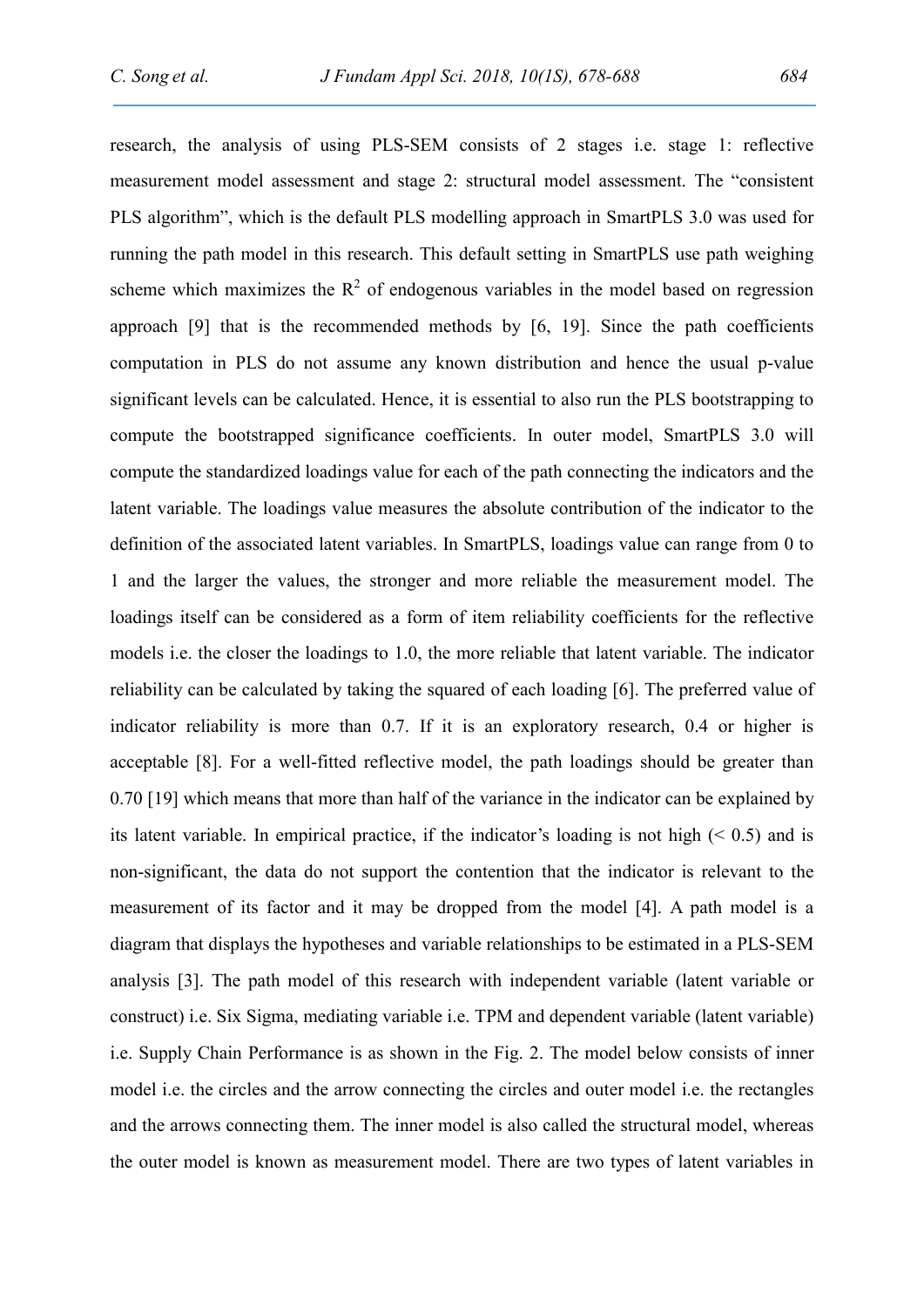the following model i.e. exogenous variables or independent variables (Six Sigma) and endogenous variable or dependent variable (SCM Performance). Multicollinearity is not an issue in reflective model since the latent variable is modeled as a single predictor of its associated indicators. However, there is potential multicollinearity at the structural level for reflective model i.e. the latent variables may be multicollinear between each other. After running the model using Smart PLS 3.0, the standardized path coefficients will be placed on the arrows in the inner model and loadings will be placed on the outer model. Note: SP1-5 denotes the indicators of SCM Performance i.e. Price/Cost, Quality, Delivery, Product Innovation and Time to Market.



Fig.2. Inner and outer model of Six Sigma, TPM and SCM performance

From the result of analysis, it can be concluded the following hypothesis testing result. All the 3 paths connecting the hypothesis have standardized path coefficients greater than 0.50 and associated p-value lesser than 0.05 indicating that all 3 hypothesis are supported.

| <b>Path Estimates/Loadings</b> | <b>P-Values</b> | <b>Hypothesis</b>        |
|--------------------------------|-----------------|--------------------------|
| 0.56                           | 0.00            | H1 supported             |
| 0.52                           | 0.00            | H <sub>2</sub> supported |
| 0.51                           | 0.02            | H <sub>3</sub> supported |

Table 1. Summary of PLS-SEM analysis results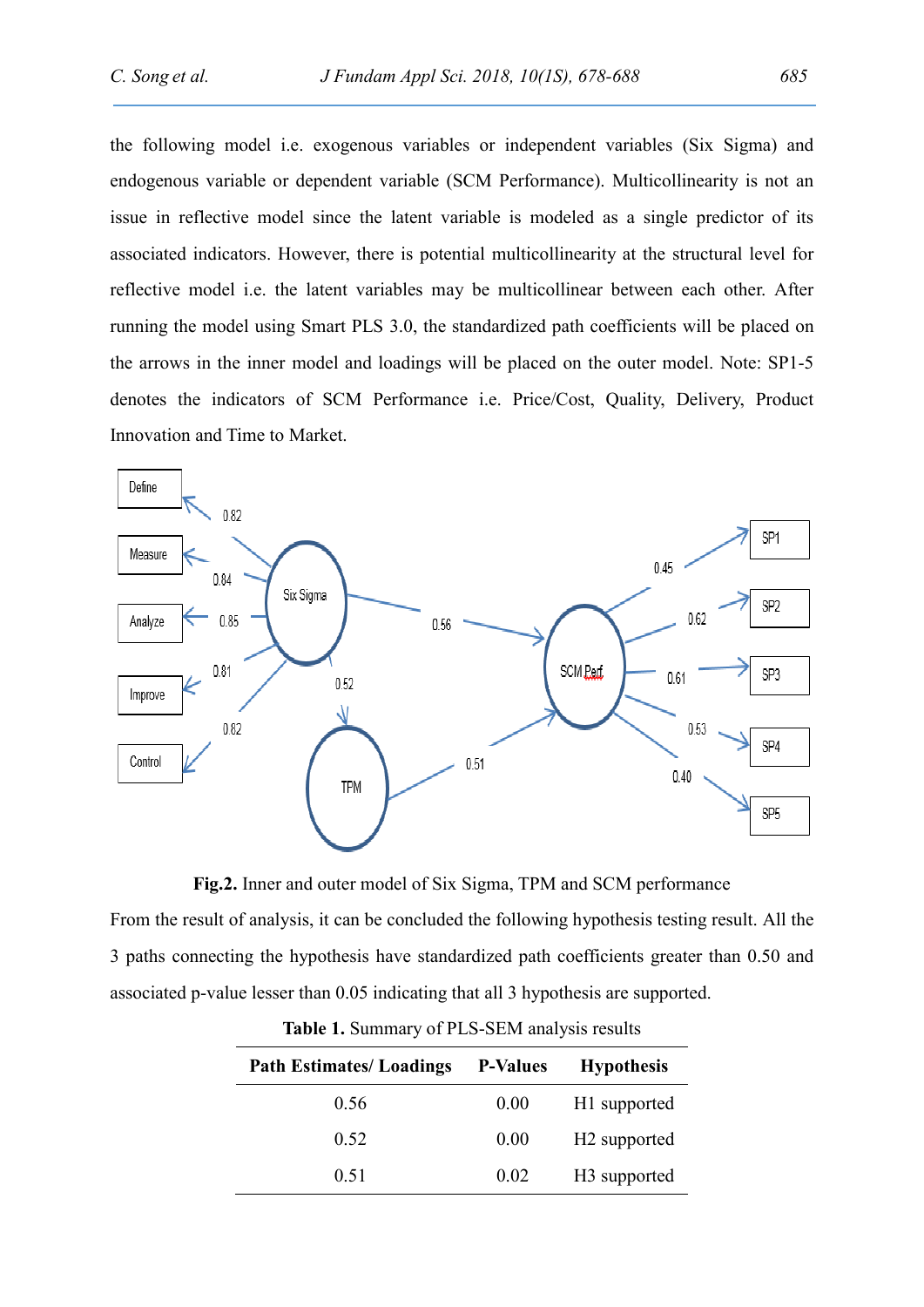## 4. CONCLUSION

The present study validates the internal management commitment is one of the key element in SCM practices and impact the lean principles implementation in a company. Although some company are already implemented SCM practices and lean principles, they do not know the exactly how to implement both initiatives in an effective way due to a lack of understanding of the impact of internal management commitment that need to be managed continually. By proposing, developing and demonstrating the internal management commitment as one of the key element in SCM practices which at the same time with direct impact to lean principles implementation, the present study provides Lean practitioners with a useful model for evaluating the comprehensiveness of their current Lean principles and SCM practices implementation. Through the analysis of the relationship of Lean principles with internal management commitment and SCM practices, we have shown that SCM practices can serve as mediating variable that enhance the impact of internal management commitment to lean principles implementation rather trying to implement each of SCM practices and lean principles in isolation. The findings of this research thus point to the importance of embed SCM practices into lean principles implementation to the organization. The findings of this research support the view that embedded SCM practices into internal management commitment can have discernible impact on Lean principle implementation. In terms of research limitations, this research is aiming on company that implementing lean principles using its own internal lean practitioners and does not include those company that use external lean consultant for its lean principles implementation. Hence, the research implications could not be generalized to other company that use external lean consultant for its lean principles deployment.

This paper provides empirical justification for a framework that identifies internal management commitment as one of the key dimensions of SCM practices and describes the internal challenges of internal lean practitioners in implementing lean principles in a company. It examines three research questions: (1) how does internal management commitment impact the Lean principles? (2) how does SCM practices impact the lean principles? (3) can SCM practices be embedded with internal management commitment? For the purpose of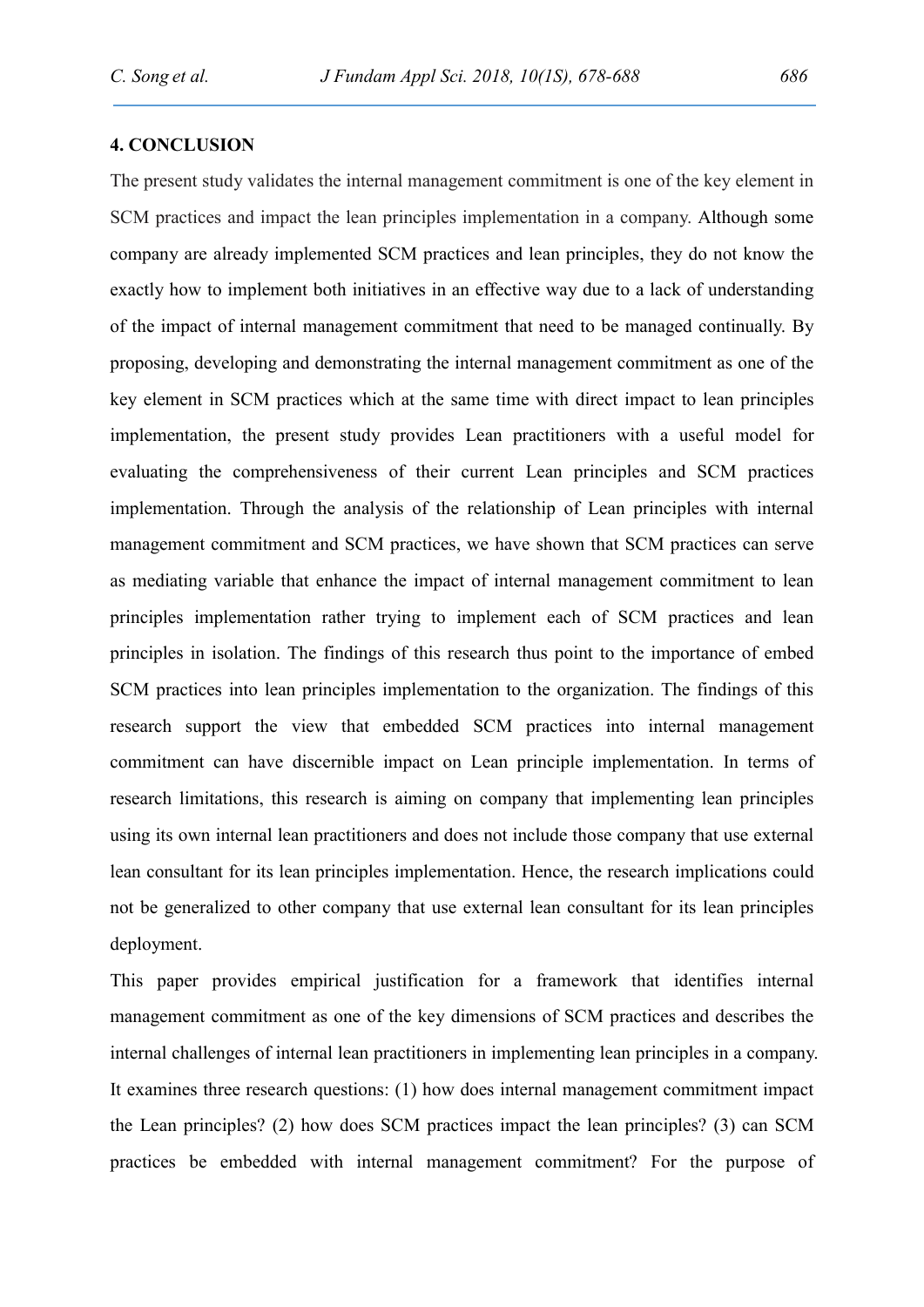investigating these issues a comprehensive, valid and reliable instrument for assessing SCM practices was developed. The instrument was tested using rigorous statistical tests including convergent validity, discriminant validity, reliability and the validation of the structural equation modeling. This study provides empirical evidence to support conceptual statements of company that has higher level of internal management commitment, coupled with leveraging the existing SCM Practices, in lean principles implementation is critical in overcoming the challenges faced by internal lean practitioners. As lean practitioners' major challenge is overcome, the lean principles implementation is more successful as compare to other organizations that has low level of internal management commitment.

#### 5. REFERENCES

[1] American Production and Inventory Control Society (APICS). Certified Supply Chain Professional (CSCP). Illinois: APICS, 2017

[2] Blaxter L., Hughes C., Tight M. How to research. New York: Open University Press, 2006 [3] Bollen K A. Latent variables in psychology and the social sciences. Annual Review of Psychology, 2002, 53(1):605-634

[4] Cenfetelli R T, Basillier G. Interpretations of formative measurement in information systems research. MIS Quarterly, 2009, 33(4):689-708

[5] Chin W W. The partial least squares approach to structural equation modeling. Modern Methods for Business Research, 1998, 295(2):295-336

[6] Hair J F, Ringle C M, Sarstedt M. Partial least squares structural equation modeling: Rigorous applications, better results and higher acceptance. Long Range Planning, 2013, 46(1-2):1-12

[7] Höck M, Ringle C M. Strategic networks in the software industry: An empirical analysis of the value continuum. In International Federation of Scholarly Associations of Management (IFSAM) VIIIth World Congress, 2006, pp. 1-21

[8] Hulland J. Use of partial least squares (PLS) in strategic management research: A review of four recent studies. Strategic Management Journal, 1999, 20(2):195-204

[9] Lohmöller J. B. Latent variable path modeling with partial least squares. Berlin: Springer